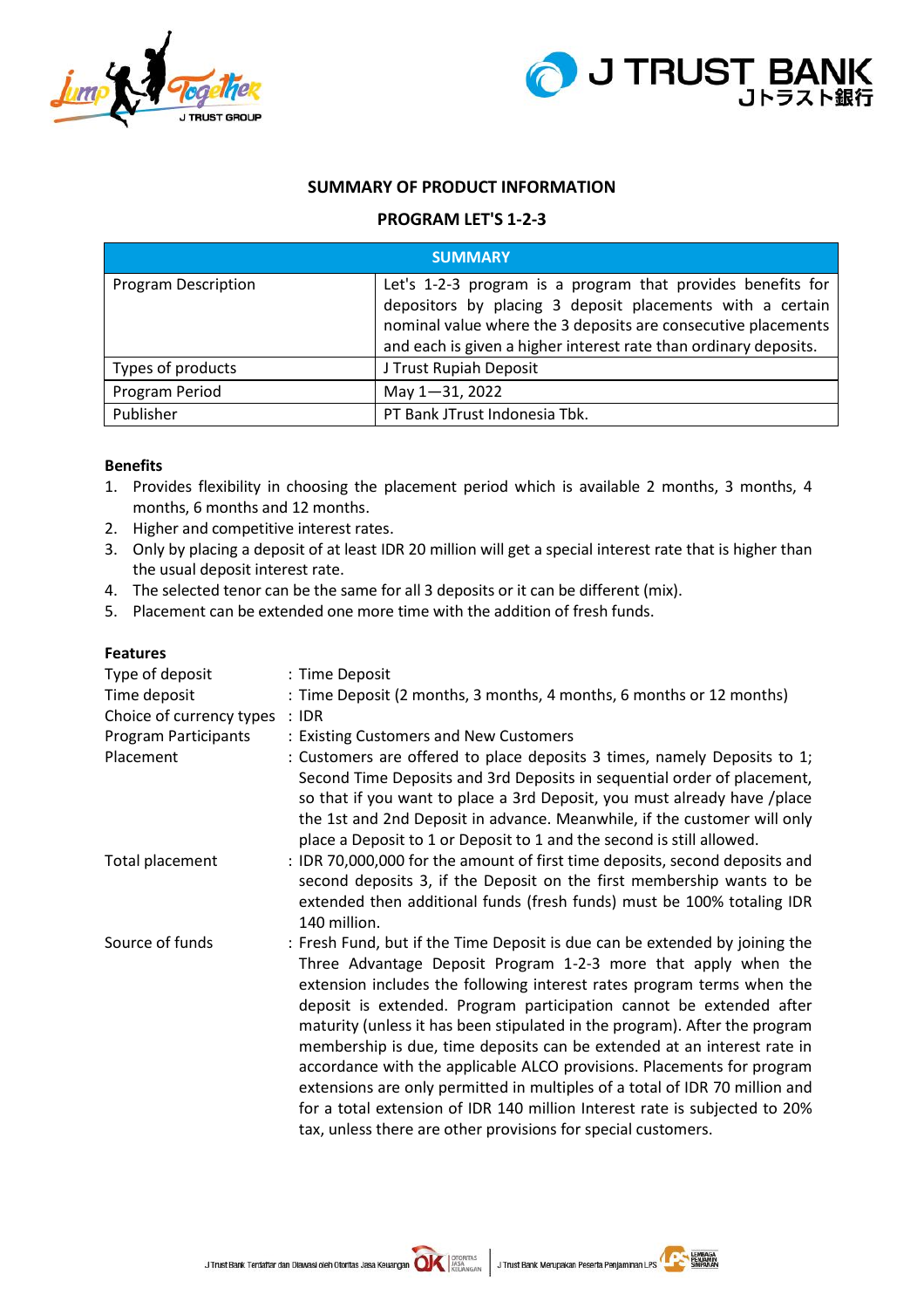



## **Risk**

- **•** Customer deposits at a bank are subject to regulations related to the Deposit Insurance Corporation (LPS) and the value of deposits guaranteed for each customer at 1 (one) bank is in accordance with those stipulated in the applicable Prevailing Laws.
- **•** The customer is aware of the risk of his savings if he is a customer who has an unfair advantage.
- **•** Giving an interest rate on deposits that exceeds that set by the LPS.
- **•** Because the interest rate exceeds the provisions of the Deposit Insurance Corporation (LPS), LPS is not guaranteed because the interest rate is above the LPS Guarantee.

# **Cost**

- **•** Stamp duty is according to the provisions of the applied stamp duty.
- **•** There is a penalty fee if you make a break deposit in accordance with the provisions of the break fine applicable at J Trust Bank when making a break.

#### **Placement illustration**

| <b>DESCRIPTION OF DEPOSIT</b>      | <b>DEPOSIT 1</b>                   | <b>DEPOSIT 2</b>            | <b>DEPOSIT 3</b>            |
|------------------------------------|------------------------------------|-----------------------------|-----------------------------|
| For initial placement              |                                    |                             |                             |
| Nominal Placement                  | IDR 20,000,000                     | IDR 20,000,000              | IDR 30,000,000              |
| llnterest rate                     | 4.40% p.a                          | 4.65% p.a                   | 4.90% p.a                   |
| Term / Tenure                      | 2, 3, 4, 6 and 12<br><b>Months</b> | 2, 3, 4, 6 and 12<br>Months | 2, 3, 4, 6 and 12<br>Months |
| <b>For the Extension Placement</b> |                                    |                             |                             |
| Nominal Placement                  | IDR 40,000,000                     | IDR 40,000,000              | IDR 60,000,000              |
| Interest rate                      | 4.40% p.a                          | 4.65% p.a                   | 4.90% p.a                   |
| Term / Tenure                      | 2, 3, 4, 6 and 12 Months           | 2, 3, 4, 6 and 12<br>Months | 2, 3, 4, 6 and 12<br>Months |

# **Penalty calculation if you make a Deposit Break**

| <b>TIME BREAK</b>          | <b>VALUE OF FINES</b> | <b>CURRENT DEPOSIT INTEREST</b> |
|----------------------------|-----------------------|---------------------------------|
| $<$ 1 Month                | 1.0 % x Nominal       | Not paid                        |
| $\geq 1$ Month & < 2 Month | 1.0 % x Nominal       | Paid 50%                        |
| $\geq$ 2 Month & < 3 Month | 1.0 % x Nominal       | Paid 75%                        |
| $\geq$ 3 Month             | 1.0 % x Nominal       | Paid 75%                        |